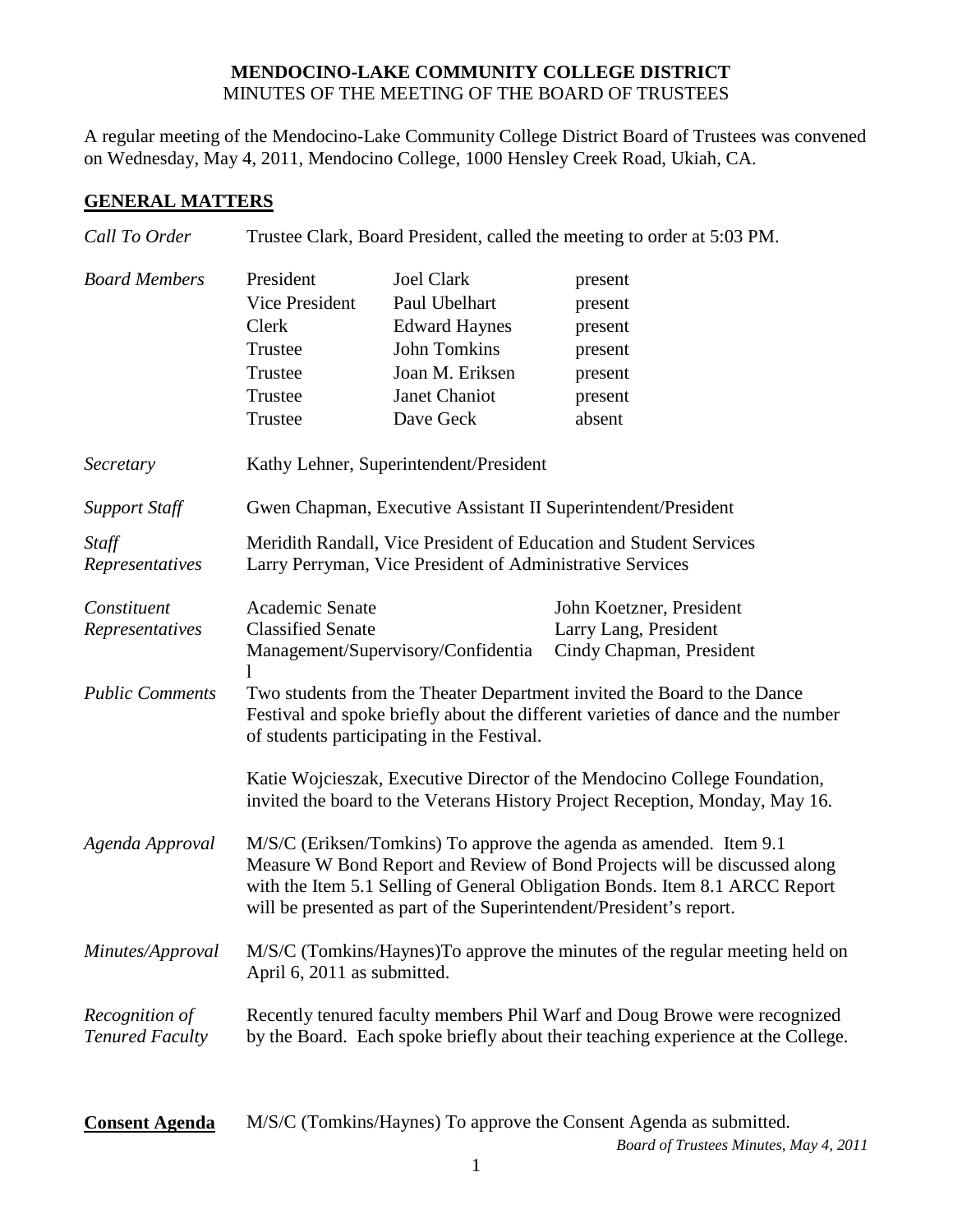Items with an asterisk \* were approved by one motion as the Consent Agenda

| $Employment -$<br>Short-Term<br>Employees | <b>Personnel</b><br>*RESOLVED, That the Mendocino-Lake Community College District Board of<br>Trustees does hereby ratify the Short-Term Employees as presented at the<br>meeting. |
|-------------------------------------------|------------------------------------------------------------------------------------------------------------------------------------------------------------------------------------|
| $Employment -$                            | *RESOLVED, That the Mendocino-Lake Community College District Board of                                                                                                             |
| <b>Summer Session</b>                     | Trustees does hereby employ the Summer Session Faculty for 2011 as presented                                                                                                       |
| Faculty                                   | at the meeting.                                                                                                                                                                    |
| Volunteers                                | *RESOLVED, That the Mendocino-Lake Community College District Board of<br>Trustees does hereby approve the volunteers as submitted.                                                |
| $Employment -$                            | *RESOLVED, That the Mendocino-Lake Community College District Board of                                                                                                             |
| <b>Tenure Track</b>                       | Trustees does hereby employ as tenure-track instructors Leslie Banta, Nicholas                                                                                                     |
| Faculty                                   | Petti and Eric Stadnik, effective August 19, 2011.                                                                                                                                 |
| Fiscal Report as of<br>March 21, 2011     | <b>Other Items</b><br>*RESOLVED, That the Mendocino-Lake Community College District Board of<br>Trustees does hereby accept the fiscal report as submitted.                        |
| Citizens' Bond                            | *RESOLVED, That the Mendocino-Lake Community College District Board of                                                                                                             |
| Oversight                                 | Trustees does hereby appoint Wade Koeninger, Richard C. Eschenbach, and                                                                                                            |
| Committee                                 | Diane L. Clatty to the Citizens Bond Oversight Committee for a first two-year                                                                                                      |
| Membership                                | term, July, $2011 -$ June, $2013$ .                                                                                                                                                |
| <b>Modified Degree-</b>                   | *RESOLVED, That the Mendocino-Lake Community College District Board of                                                                                                             |
| Mathematics for                           | Trustees does hereby approve the modified Associate of Science degree in                                                                                                           |
| Transfer                                  | Mathematics for Transfer.                                                                                                                                                          |
| Quarterly Fiscal                          | *RESOLVED, That the Mendocino-Lake Community College District Board of                                                                                                             |
| <b>Status Report</b>                      | Trustees does hereby accept the quarterly fiscal status report as presented.                                                                                                       |
| <b>Student Trustee</b>                    | *RESOLVED, That the Mendocino-Lake Community College District Board of                                                                                                             |
| Privileges                                | Trustees does hereby maintain the Student Trustee Privileges as presented.                                                                                                         |
| Resolution                                | <b>Action Items</b>                                                                                                                                                                |
| $05 - 11 - 01$                            | M/S/C (Tomkins/Chaniot) RESOLVED, That the Mendocino-Lake Community                                                                                                                |
| Authorizing the                           | College District Board of Trustees does hereby adopt Resolution 05-11-01 as                                                                                                        |
| Issuance of                               | presented.                                                                                                                                                                         |
| General                                   | Roll Call Vote:                                                                                                                                                                    |
| <b>Obligation Bonds,</b><br>Series B      | Trustee Tomkins, Chaniot, Eriksen, Ubelhart, Haynes, and Clark - yes                                                                                                               |
| The Big Picture                           | Superintendent/President Lehner introduced Nic Heuer, bond attorney from                                                                                                           |
| and Review of                             | Stradling Yocca Carlson & Rauth, and Jim Roth, bond underwriter from Piper                                                                                                         |

*Board of Trustees Minutes, May 4, 2011*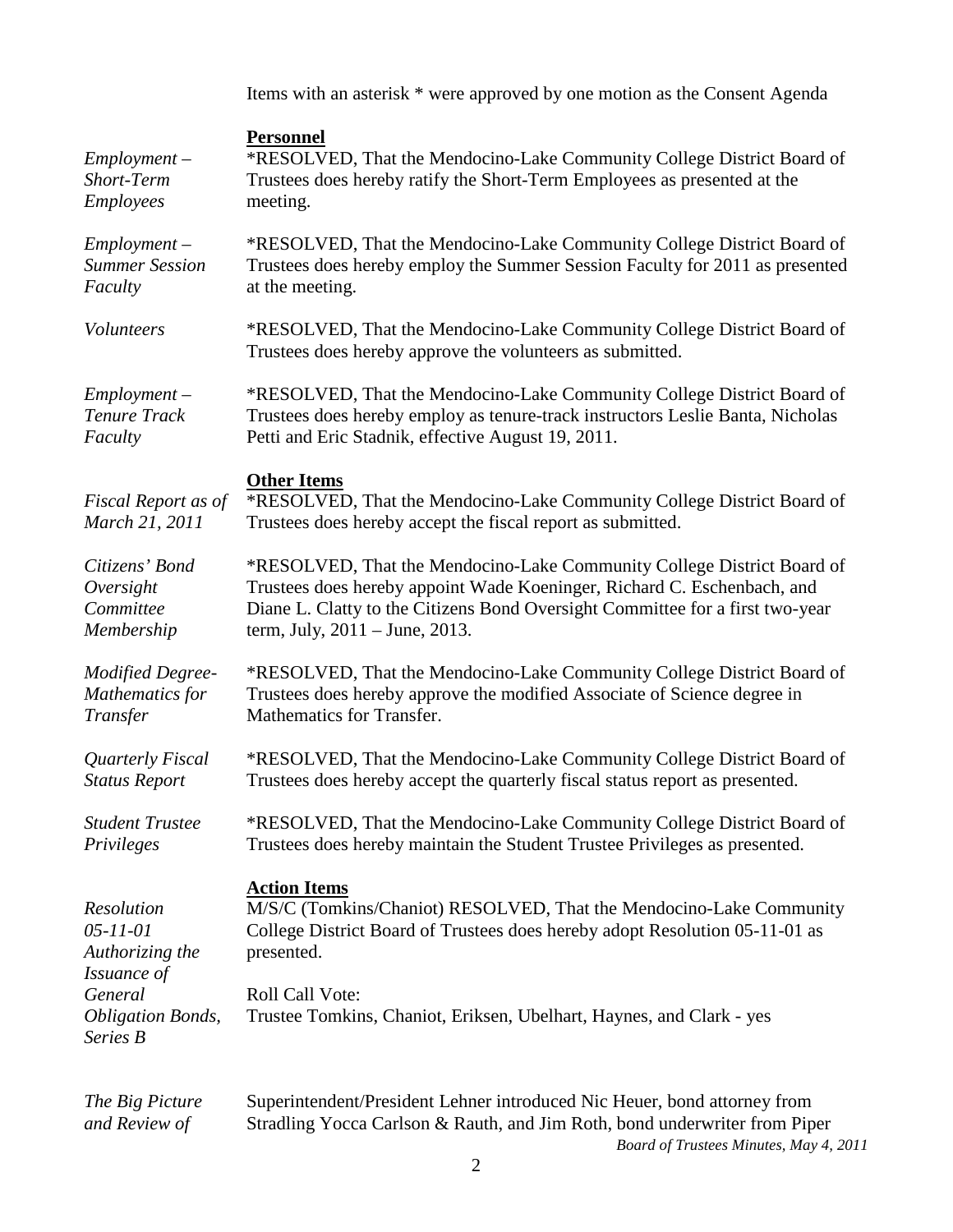*Bond Projects* Jaffray & Co, who addressed the Board regarding the issuance of bonds.

Superintendent/President Lehner reported that she and Vice President Perryman and Director of Fiscal Services Eileen Cichocki gave a presentation to Moody's and Standard and Poor's in order for them to assign a bond rating for our District.

Jim Roth briefly discussed the rating agencies and stated that the highest rating is AAA. A rating is assigned to communicate the financial stability of a district and it is expected that our District will receive an A or A+ rating. Information similar to the presentation given to the rating agencies will be presented to a bond insurance company. A bond insurance company guarantees the rating of the bond. It is possible for the District to get a better interest rate with the purchase of bond insurance.

Some of the topics discussed:

- Why the market has changed and why we may not be able to sell all \$37.5M in bonds.
- The tax rate for Mendocino College bonds is limited by Proposition 39 to \$25 per \$100,000 assessed valuation (AV). It is currently \$23 per \$100,000.
- If AV does not grow as expected, the tax rate could potentially increase above \$25 per \$100,000.
- Issuing less than the full \$37.5M would mean that bond projects would need be re-prioritized. This decision will affect the timeline for our building program.

Vice President Perryman reviewed the bond projects as listed in the Quarterly Bond Report with the Board. He reminded the Board that the Bond Implementation Planning Committee (BIPC) makes recommendations on bond projects to the Superintendent/President who in turn brings recommendations to the Board. BIPC will be reviewing the prioritized list of projects. If the entire \$37.5M in bonds are not sold, all projects on the list will not be able to be completed. It may be several years before series C bonds could be sold.

Superintendent/President Lehner advised the Board that going to bid on the Pt. Arena project, which the Board approved at last month's board meeting, has been placed on hold due to the uncertainty of the amount of bonds to be issued. She also mentioned to the Board that they are not being ask at this time to make a decision on the amount of bonds to be sold, but once that decision is made then projects will need to be prioritized. She then asked the Board if they had preferences for prioritizing projects that she could relay to BIPC. Individual Board members made the following comments:

- Finish the Library/Learning Center.
- Build the Willits and Lake Centers. Prepare bids for two alternatives, one for partial and one for full completion.
- Hold off on the remodel of the former library building area into an eating area and student center.
- There is a strong incentive to issue the entire \$37.5M.

M/S/C (Haynes/Tomkins) RESOLVED, That the Mendocino-Lake Community College District Board of Trustees does hereby adopt the Facilities Master Plan as presented.

*Facilities Master Plan*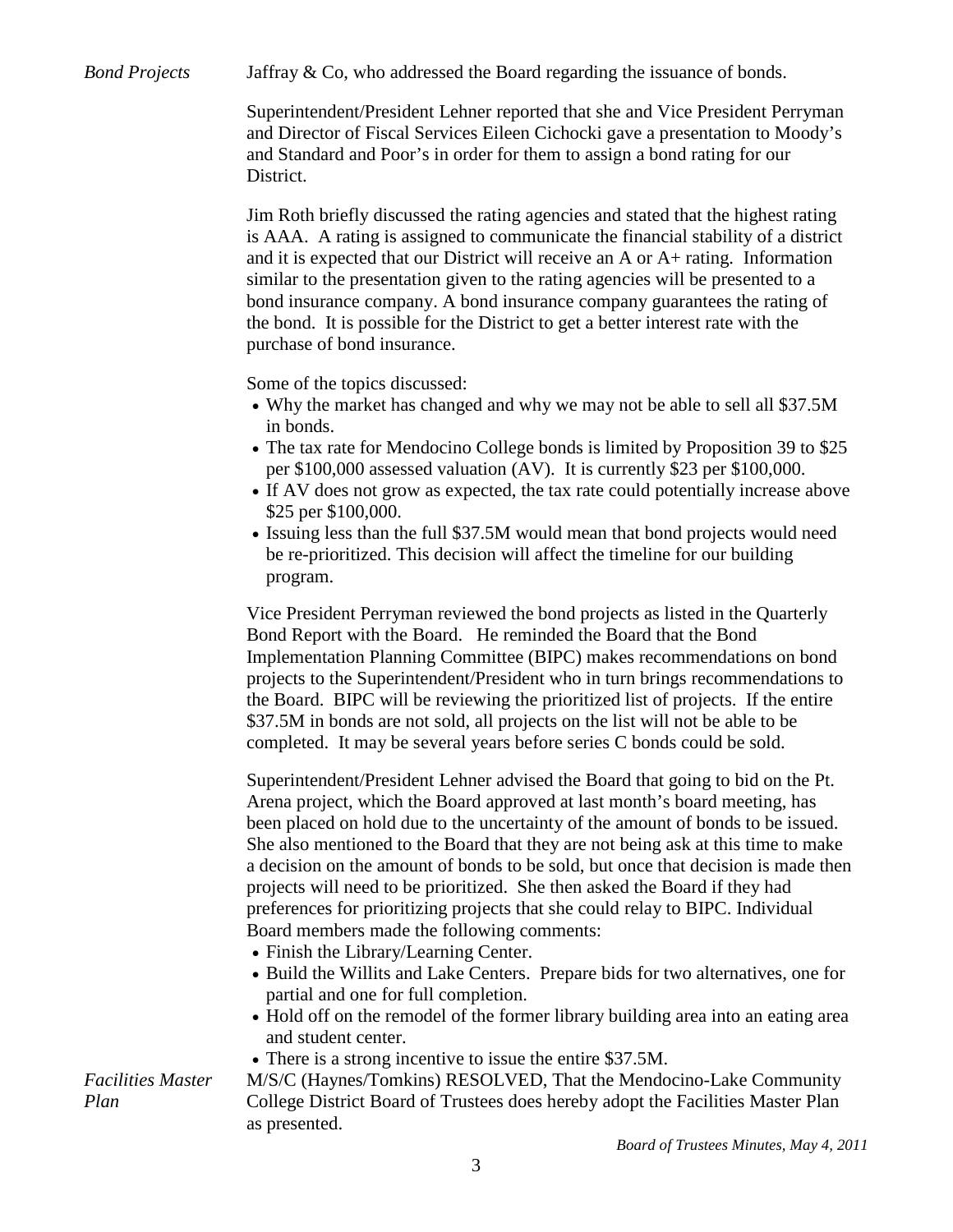|                                                               | Vice President Perryman reminded the Board that this is an ongoing plan and<br>revisions will be made to the document in the same manner as with the Strategic<br>Plan and the Educational Master Plan.                                                                                                                                                       |  |  |
|---------------------------------------------------------------|---------------------------------------------------------------------------------------------------------------------------------------------------------------------------------------------------------------------------------------------------------------------------------------------------------------------------------------------------------------|--|--|
| <b>Board Policies-</b><br>New, Revised, and<br><b>Deleted</b> | Following brief discussions, the Board made the following motions:                                                                                                                                                                                                                                                                                            |  |  |
|                                                               | M/S/C (Chaniot/Tomkins) RESOLVED, That the Mendocino-Lake Community<br>College District Board of Trustees does hereby approve the revisions to Policy<br>213 Participation in Local Decision Making.                                                                                                                                                          |  |  |
|                                                               | M/S/C (Haynes/Tomkins) RESOLVED, That the Mendocino-Lake Community<br>College District Board of Trustees does hereby approve the new Policy 510<br>Catalog Rights.                                                                                                                                                                                            |  |  |
|                                                               | M/S/C (Haynes/Chaniot) RESOLVED, That the Mendocino-Lake Community<br>College District Board of Trustees does hereby approve the revisions to Policy<br>705 Minimum Qualifications/Equivalency-Educational Administrators.                                                                                                                                    |  |  |
|                                                               | M/S/C (Chaniot/Haynes) RESOLVED, That the Mendocino-Lake Community<br>College District Board of Trustees does hereby approve the deletion of Policy<br>706 Compensation for Faculty Work Experience Coordinator and Policy 709<br>Evaluation Process-Management and Confidential Employees.                                                                   |  |  |
| Library/Learning<br>Center Change<br>Order No. 7              | M/S/C (Tomkins/Haynes) RESOLVED, That the Mendocino-Lake Community<br>College District Board of Trustees does hereby ratify Change Order No. 7 for<br>the Library/Learning Center project to Midstate Construction in the amount of<br>\$15,232.                                                                                                              |  |  |
| President's Report                                            | <b>Informational Reports and Presentations to Inform the Board</b><br>A written report was submitted by Superintendent/President Lehner. The<br>following was offered in addition:<br>Superintendent/President Lehner has been meeting with the constituent<br>groups about the District budget.                                                              |  |  |
| Accountability<br>Report for<br>Community<br>Colleges         | Dr. Charles Duffy, Director of Institutional Research, gave a PowerPoint<br>presentation to the Board on Mendocino College's statistics in the<br>Accountability Report for Community Colleges (ARCC).<br>The Board asked questions of Dr. Duffy and discussed the data presented with<br>Duffy, Superintendent/President Lehner, and Vice President Randall. |  |  |
| <b>Education</b> and<br><b>Student Services</b><br>Report     | A written report was submitted by Meridith Randall, Vice President of<br>Education and Student Services. The following was offered in addition:<br>Four MESA students received national science foundation scholarships.<br>The ASMC is having a spring festival on May 19.<br>$\bullet$                                                                      |  |  |
| Administrative<br><b>Services Report</b>                      | A written report was submitted by Larry Perryman, Vice President of<br>Administrative Services.                                                                                                                                                                                                                                                               |  |  |